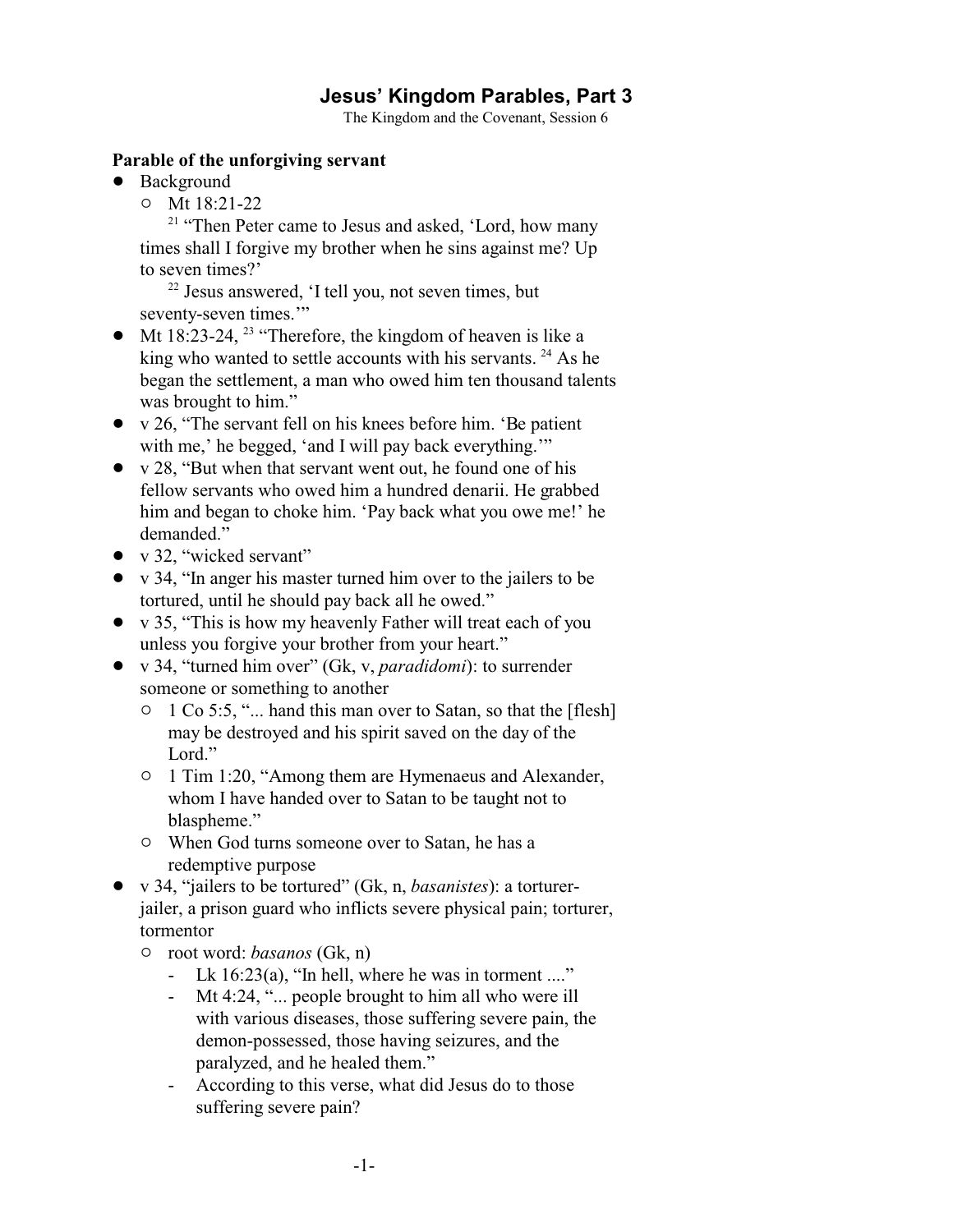- " *basanizo* (v, to torture or torment)
	- Mt 8:6, "Lord, ... my servant lies at home paralyzed and in terrible suffering."
- $\circ$  Does God inflict severe pain or terrible suffering?
- $\bullet$  v 34, "until he should pay back all he owed"
	- $\circ$  What is this parable about?
- v 35, "... unless you forgive your brother from your heart"  $\circ$  Who is "your brother"?
	- $\circ$  God knows your heart, pretense is unacceptable
- $\bullet$  v 35, "This is how my heavenly Father will treat each of you unless you forgive your brother from your heart."
	- $\circ$  Mt 6:12, 14-15, <sup>12</sup> "Forgive us our debts, as we also have forgiven our debtors.... <sup>14</sup> For if you forgive men when they sin against you, your heavenly Father will also forgive you. <sup>15</sup> But if you do not forgive men their sins, your Father will not forgive your sins."
	- $\circ$  Col 3:13, "Bear with each other and forgive whatever grievances you may have against one another. Forgive as the Lord forgave you." (also, Eph 4:32)
	- $\circ$  "as": in the same way he forgave us unconditionally  $\&$ to the same degree – he forgave us completely
	- $\circ$  Did God really forgive us unconditionally?
	- $\circ$  1 Jn 2:2, "He is the atoning sacrifice for our sins, and not only for ours but also for the sins of the whole world."
	- $\circ$  We're to forgive whoever sins against us, even if they do nothing in return; i.e., we're to forgive unconditionally
	- $\circ$  We're to forgive them completely; otherwise we haven't really forgiven them
- This parable does not mean we'll lose our salvation  $\&$  go to hell if we refuse to forgive
	- $\circ$  Ro 8:1, "Therefore, there is now no condemnation for those who are in Christ Jesus."
- When we think or act like the world, we literally authorize Satan to influence or even oppress us and God allows that to happen because he honors our free will & he allows us to experience the consequences of our ungodly behavior to get our attention
- Belonging to God's kingdom must have profound impact on the way we relate to others; especially those in our spiritual family
- ! Refusing to forgive others harms us, not the person who sinned against us
- Kingdom insight:
	- $\circ$  Forgiveness is an important element of God's kingdom
	- $\circ$  Refusing to forgive exposes us to torment from our spiritual enemy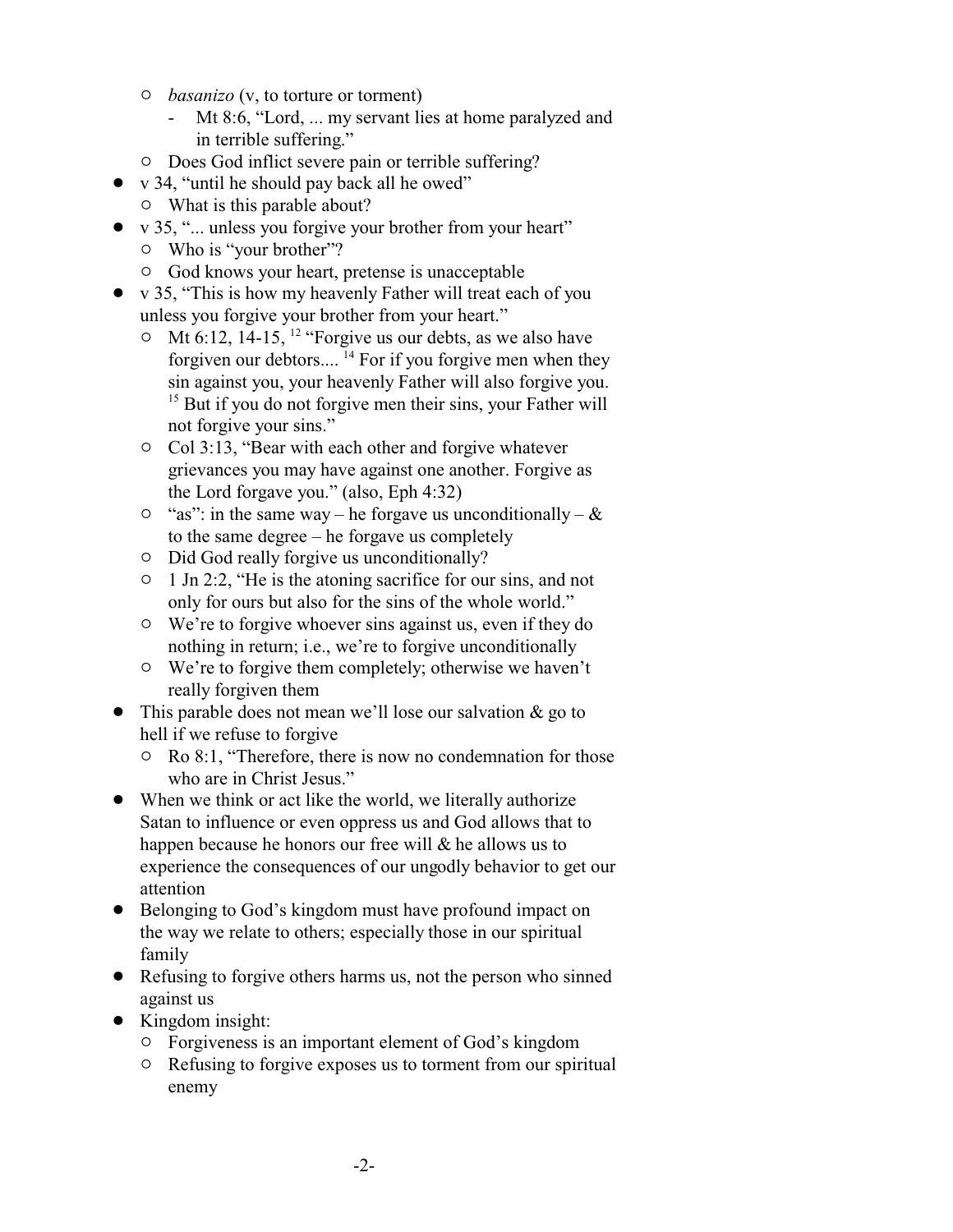### **Parable of the wedding banquet**

- $\bullet$  Background (Mt 21)
	- $\circ$  1<sup>st</sup> parable about a father telling his 2 sons to work in his vineyard
	- $\circ$  Mt 21:31(b), "I tell you the truth, the tax collectors and the prostitutes are entering the kingdom of God ahead of you."
	- $\circ$   $2<sup>nd</sup>$  parable was about a man who rented his vineyard to some tenants
	- <sup>o</sup> Mt 21:43, "Therefore I tell you that the kingdom of God will be taken away from you and given to a people who will produce its fruit."
- $\bullet$  Mt 22:1-3, <sup>1</sup> "Jesus spoke to them again in parables, saying: <sup>2</sup> 'The kingdom of heaven is like a king who prepared a wedding banquet for his son.<sup>3</sup> He sent his servants to those who had been invited to the banquet to tell them to come, but they refused to come.'"
- vv 8-10, <sup>8</sup> "The wedding banquet is ready, but those I invited did not deserve to come.<sup>9</sup> Go to the street corners and invite to the banquet anyone you find.' <sup>10</sup> So the servants went out into the streets and gathered all the people they could find, both good and bad, and the wedding hall was filled with guests."
	- " "people they could find, both good and bad"
	- <sup>o</sup> "good" (Gk, adj, *agathos*): a person who is good to others
	- " "bad" (Gk, adj, *poneros*): evil, wicked, immoral; a person who does harm to others
- $\bullet$  vv 11-14

<sup>11</sup> "But when the king came in to see the guests, he noticed a man there who was not wearing wedding clothes. <sup>12</sup> 'Friend,' he asked, 'how did you get in here without wedding clothes?' The man was speechless.

<sup>13</sup> "Then the king told the attendants, 'Tie him hand and foot, and throw him outside, into the darkness, where there will be weeping and gnashing of teeth.'

<sup>14</sup> "For many are invited, but few are chosen."

- $\bullet$  v 12(a), "Friend, how did you get in here without wedding clothes?"
	- <sup>o</sup> "friend" (Gk, n, *hetairos*): a person who joins with others in some activity or effort; understood as not at the level of a friend
- $\bullet$  v 12(b), "The man was speechless."
- v 13, "Then the king told the attendants, 'Tie him hand and foot, and throw him outside, into the darkness, where there will be weeping and gnashing of teeth.'"
	- <sup>o</sup> "darkness": representative of the realm dominated by evil, sinfulness, ignorance of God & his ways
	- $\circ$  "weeping and gnashing of teeth"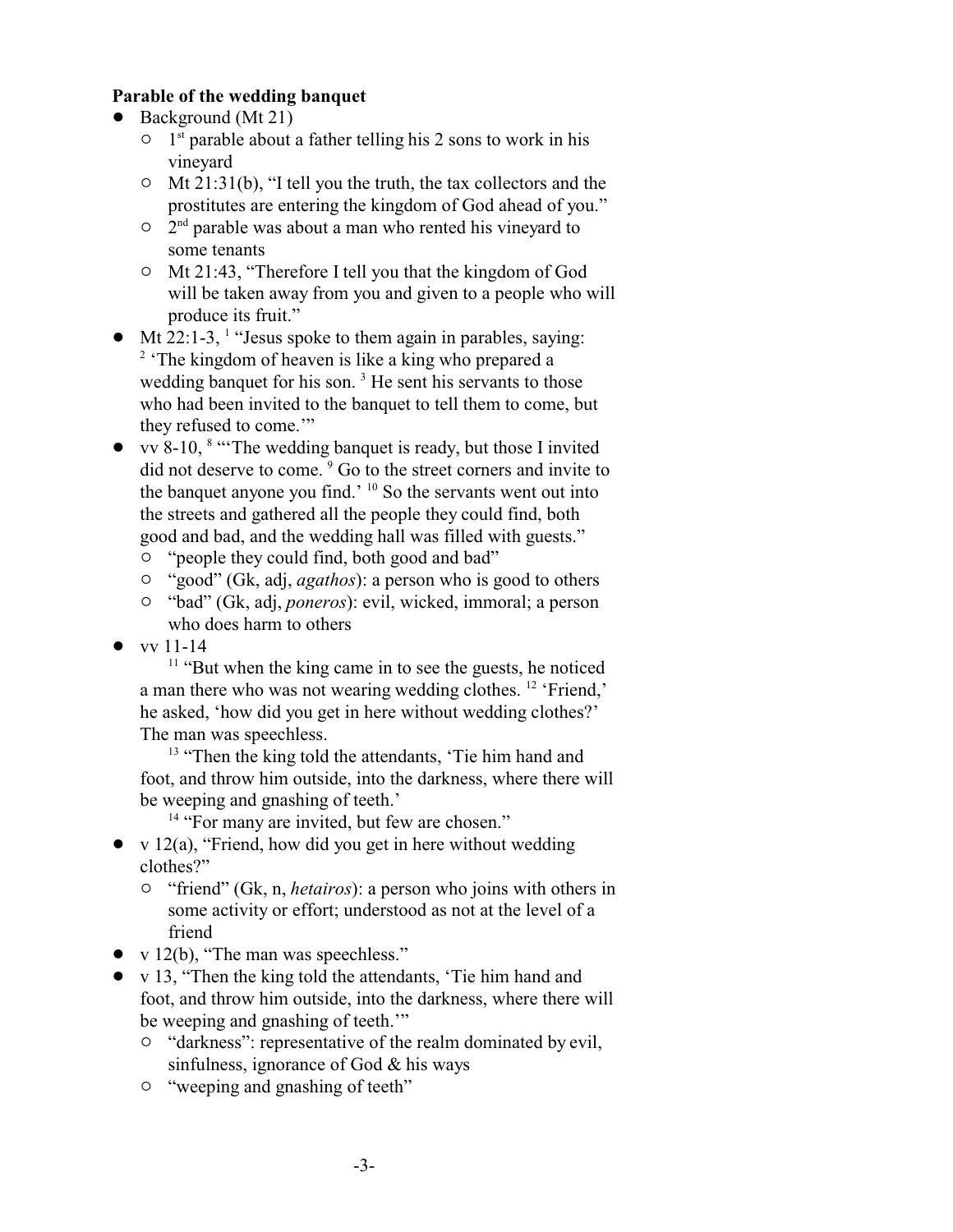- $\circ$  Mt 8:12, "But the subjects of the kingdom will be thrown outside, into the darkness, where there will be weeping and gnashing of teeth."
- <sup>o</sup> Mt 13:42, "They will throw them into the fiery furnace, where there will be weeping and gnashing of teeth." (also 13:50)
- $\circ$  What does it mean for someone to be thrown outside into darkness or the fiery furnace, where there will be weeping and gnashing of teeth?
- v 14, "For many are invited, but few are chosen."
	- <sup>o</sup> "invited" (Gk, adj, *kletos*): someone whose participation or presence has been requested
	- " "chosen" (Gk, adj, *eklektos*): selected in preference to another
	- $\circ$  What will happen to those who enter the kingdom by accepting Jesus as Savior, but choose to live in the kingdom on their own terms? And what will their ultimate destiny be?
- Kingdom insights
	- " All are invited to enter the kingdom
	- $\circ$  Those who enter the kingdom but refuse to honor kingdom protocol will be thrown out forcefully

**Conclusion** – new kingdom insights

- Forgiveness is an important element of God's kingdom
- Refusing to forgive exposes us to torment from our spiritual enemy
- All are invited to enter the kingdom
- Those who enter the kingdom but refuse to honor kingdom protocol will be thrown out forcefully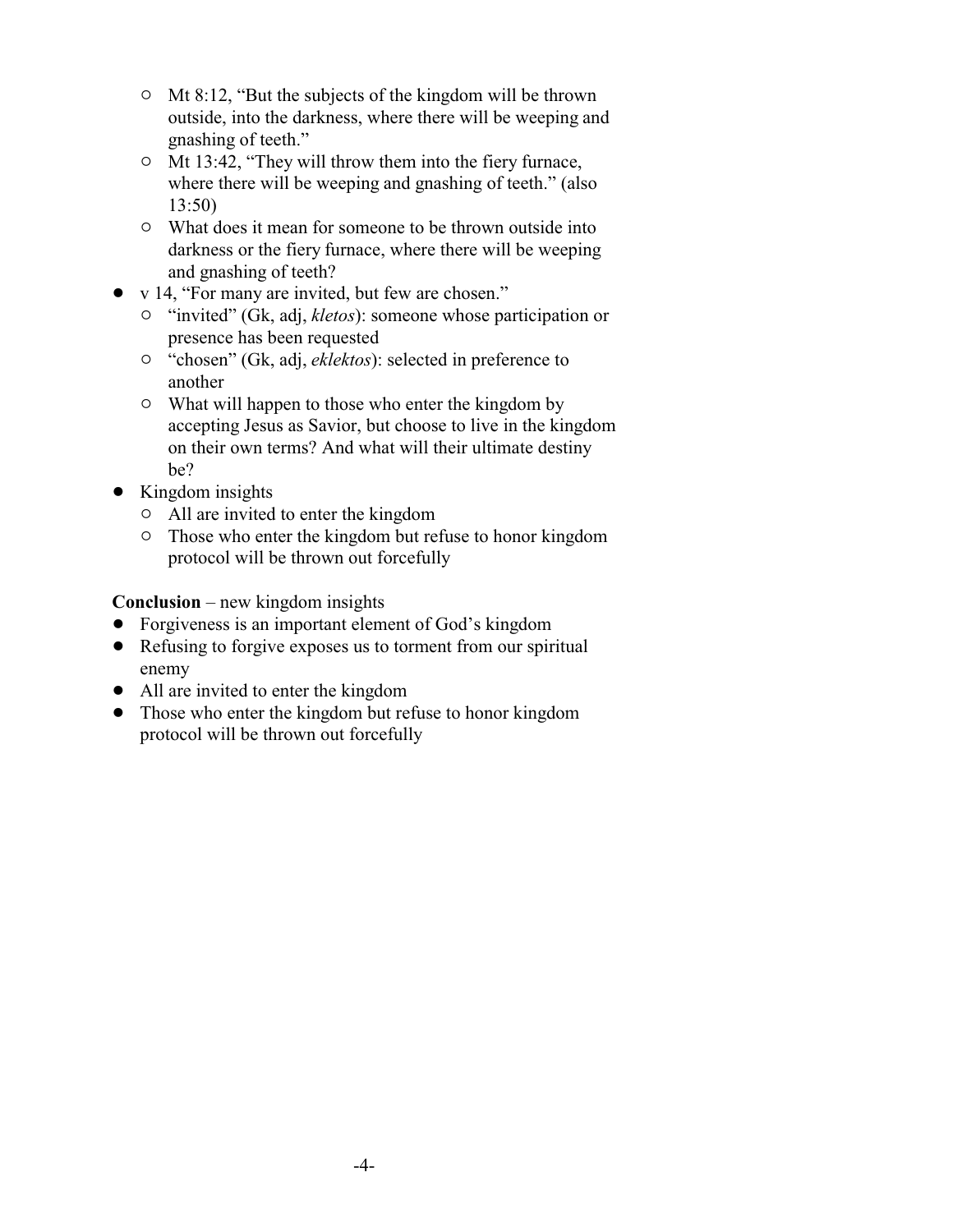# **Supplemental Scriptures**

## **Christians can abandon the faith, discard their salvation**

- $\bullet$  Mt 24:10, "At that time many will turn away from the faith and will betray and hate each other."
- ! Jn 15:2, "He cuts off every branch in me that bears no fruit, while every branch that does bear fruit he prunes so that it will be even more fruitful."
- Ro 11:22, "Consider therefore the kindness and sternness of God: sternness to those who fell, but kindness to you, provided that you continue in his kindness. Otherwise, you also will be cut off."
- Gal 1:6-7a, "<sup>6</sup> I am astonished that you are so quickly deserting the one who called you by the grace of Christ and are turning to a different gospel  $-$ <sup>7</sup> which is really no gospel at all."
- Col 1:22-23, "But now he has reconciled you by Christ's physical body through death to present you holy in his sight, without blemish and free from accusation – if you continue in your faith, established and firm, not moved from the hope held out in the gospel."
- ! 1 Tim 3:6, "He must not be a recent convert, or he may become conceited and fall under the same judgment as the devil."
- 1 Tim 4:1, "The Spirit clearly says that in later times some will abandon the faith and follow deceiving spirits and things taught by demons."
- ! 1 Tim 5:8, "If anyone does not provide for his relatives, and especially for his immediate family, he has denied the faith and is worse than an unbeliever."
- 1 Tim 6:21, "...which some have professed and in so doing have wandered from the faith."
- 2 Tim 2:11-13, "If we died with him, we will also live with him; if we endure, we will also reign with him. If we disown him, he will also disown us; if we are faithless, he will remain faithful, for he cannot disown himself."
- ! Heb 3:6, "But Christ is faithful as a son over God's house. And we are his house, if we hold on to our courage and the hope of which we boast."
- $\bullet$  Heb 3:12-14, "<sup>12</sup> See to it, brothers, that none of you has a sinful, unbelieving heart that turns away from the living God. <sup>13</sup> But encourage one another daily, as long as it is called Today, so that none of you may be hardened by sin's deceitfulness. <sup>14</sup> We have come to share in Christ if we hold firmly till the end the confidence we had at first."
- ! Heb 6:4-6, "<sup>4</sup> It is impossible for those who have once been enlightened, who have tasted the heavenly gift, who have shared in the Holy Spirit, <sup>5</sup> who have tasted the goodness of the word of God and the powers of the coming age,  $\delta$  if they fall away, to be brought back to repentance, because to their loss they are crucifying the Son of God all over again and subjecting him to public disgrace."
- $\bullet$  Heb 10:26-27, "<sup>26</sup> If we deliberately keep on sinning after we have received the knowledge of the truth, no sacrifice for sins is left,  $27$  but only a fearful expectation of judgment and of raging fire that will consume the enemies of God."
- ! Heb 12:25, "See to it that you do not refuse him who speaks. If they did not escape when they refused him who warned them on earth, how much less will we, if we turn away from him who warns us from heaven?"
- Jas 5:19-20, "<sup>19</sup> My brothers, if one of you should wander from the truth and someone should bring him back, <sup>20</sup> remember this: Whoever turns a sinner from the error of his way will save him from death and cover over a multitude of sins."
- 2 Pet 1:10, "Therefore, my brothers, be all the more eager to make your calling and election sure. For if you do these things, you will never fall."